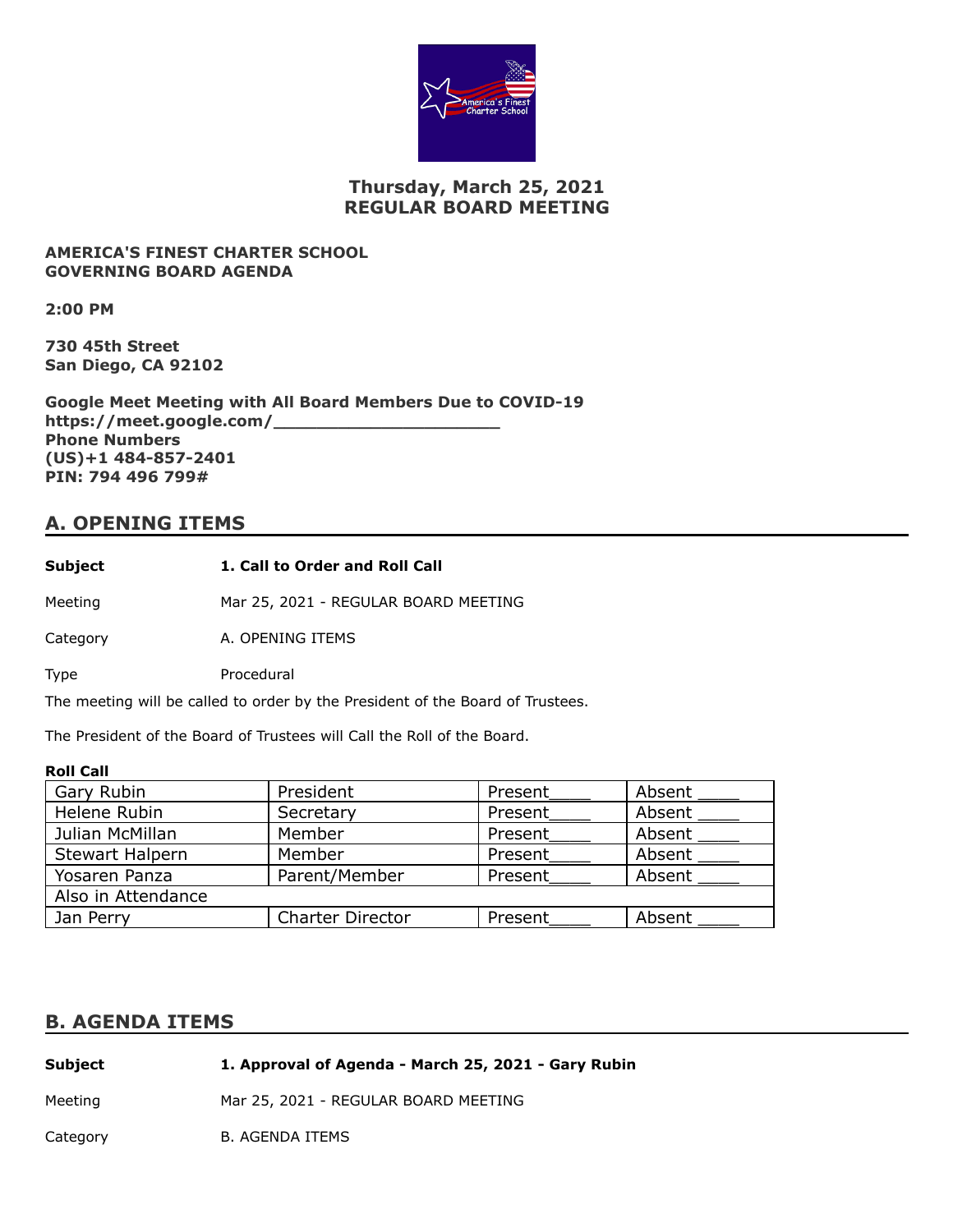| Type                                                        | Action                                                      |  |
|-------------------------------------------------------------|-------------------------------------------------------------|--|
| Recommended Action                                          | Motion to approve the Agenda as presented.                  |  |
|                                                             | Motion_______ Second_______ Ayes_______ Nays______          |  |
| <b>Subject</b>                                              | 2. Approval of Minutes - March 8, 2021- Gary Rubin          |  |
| Meeting                                                     | Mar 25, 2021 - REGULAR BOARD MEETING                        |  |
| Category                                                    | <b>B. AGENDA ITEMS</b>                                      |  |
| Type                                                        | Action                                                      |  |
| Recommended Action                                          | Motion to approve the minutes of the March 8, 2021 meeting. |  |
|                                                             | Motion_______ Second______ Ayes______ Nays______            |  |
| File Attachments<br>March 8 2021 Board Minutes.pdf (701 KB) |                                                             |  |

| <b>Subject</b>     | 3. Approval of Auditor Selection for a 3-Year Contract with Wilkinson, Hadley, King<br>& Co. LLP        |
|--------------------|---------------------------------------------------------------------------------------------------------|
| Meeting            | Mar 25, 2021 - REGULAR BOARD MEETING                                                                    |
| Category           | <b>B. AGENDA ITEMS</b>                                                                                  |
| <b>Type</b>        | Action                                                                                                  |
| Recommended Action | Motion to approve the Auditor Selection for a 3-Year Contract with Wilkinson, Hadley, King &<br>Co. LLP |
|                    | Motion _____ Second_____ Ayes_____ Nays_____                                                            |
| File Attachments   |                                                                                                         |

[3 Year Contract AUDIT.pdf \(358 KB\)](https://go.boarddocs.com/ca/americasfinest/Board.nsf/files/C36S8T6F4156/$file/3%20Year%20Contract%20AUDIT.pdf)

## **C. PUBLIC COMMENT**

**Subject 1. Public Comment Guidelines**

Meeting Mar 25, 2021 - REGULAR BOARD MEETING

Category C. PUBLIC COMMENT

Type Information

This is the appropriate point in the meeting for any members of the audience to speak on matters of special interest or concern not on the present agenda.

### **INSTRUCTIONS FOR PRESENTATIONS TO THE BOARD BY PARENTS AND CITIZENS**

America's Finest Charter School ("School") welcomes your participation at the School's Governing Board ("Board") meetings. The purpose of a public meeting of the Board is to conduct the affairs of the School in public. Your participation assures us of continuing community interest in our school. To assist you in the ease of speaking/participating in our meetings, the following guidelines are provided: